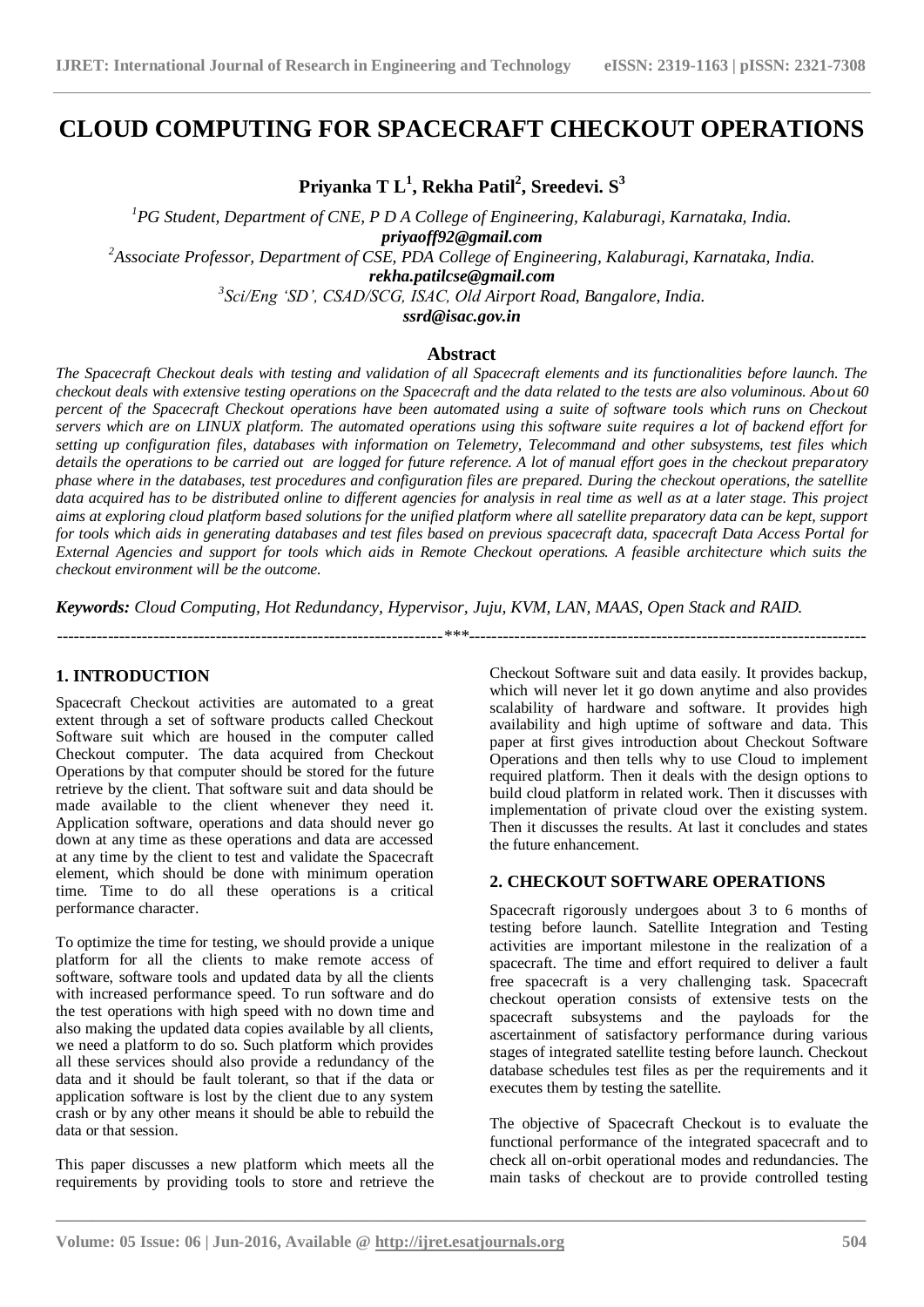programme to provide means for assessing the overall performance of the integrated spacecraft and to simulate the different on orbit modes and evaluate the performance of various onboard subsystems. Integrated spacecraft testing involves carrying out approved tests on spacecraft during various stages of spacecraft assembly, after each major mechanical operation on spacecraft, for environmental tests, carrying out prelaunch operations and configuring the spacecraft for final lift off and generating timely test reports and initiating corrective actions whenever required. Hence, Checkout software can be defined as a set of software products for automation of spacecraft checkout operations.

Main Checkout functions include automatic sequencing of test procedures, reception of Telemetry data from data acquisition system, processing and display of data, generation of anomaly reports and test reports, storage and retrieval of raw data and processed test results. At the core of checkout, is the Automatic Test Sequence interpreter providing a single point of control for all the spacecraft tests by controlling all the various equipments and controllers (which in turn control various equipments) of the three major elements of Spacecraft Checkout being the Overall Checkout, Special Checkout and payload Checkout.

With the ever increasing number and complexity of spacecrafts, there is a need to quickly, efficiently and accurately test the spacecraft in a diverse set of environments from the disassembled to environmental simulation and through launch preparation. The way to fulfill this need is to improve automation as this is considered crucial to efficient and cost effective checkout operations. Current level of automation includes open system architecture with all the interfaces standardized, well proven Command Language for preparing test schedules in advance, very versatile data processing, presentation and analysis tools. This has enabled us to achieve error free spacecraft testing with minimum human intervention, repetition of tests are assured at various phases of testing, testing time has reduced by more than 50 percent and whenever required, the test files are modified/updated based on the requirement of the new satellite which will reduce cost factor requirements. For all those operations we provide a cloud platform, a single platform to make it more redundant and scalable.

# **3. WHY CLOUD**

In addition to automation, the ease of configuration for various spacecraft projects, maintaining the availability of data and tools, hot redundancy and backup are also important for the success of checkout software. We have many other different options to achieve automation, availability, storage backup and hot redundancy, for example Web applications. Still why should we prefer cloud? Why not web applications though all the cloud applications are web applications?

In cloud computing applications computation happens on cloud servers located somewhere than on clients machine. All the components of a cloud application use sophisticated

back-end support to ensure uptime, security and integration with other systems. It supports maximum access methods. Web application program relies on remote server, using browser it is delivered over the Internet or an intranet.

All cloud applications are inherently scalable because they take full advantage of the underlying hardware. Cloud application will not limit the number of users or workload but web applications are limited by scalability. Cloud stores data in multiple replicated data centre, provides standardized applications for all its customers. User can run application on user's system. Cloud uses multi tenancy instead of isolated tenancy to provide high accessibility, access control and authentication. Cloud provides high uptime by mirrored installations of cloud applications so that applications are always available  $\left(\sim 100\%$  uptime) [1], making it highly available. So using cloud we can meet the Checkout Operations in a cost efficient and secure way.

What is cloud computing? Cloud computing can be thought of as a network computing approach, where applications run on a server or a group of server which are owned by a provider rather than on the client machine or system [2]. It has deployment models, delivery models, different infrastructures, resources and defining attributes to implement private, public, hybrid or commercial cloud as per the requirement and architecture need by the provider as well as the client.

There are many cloud providers available in the market, using their services Spacecraft organization can meet its hardware and software requirement, which are cost efficient compared to owning cloud. But data and all the Checkout software and their operational result are highly confidential. Placing such confidential data on provider's storage will not be risk free, because of hacking, leakage of data or loss of data, which leads to security threat. Thus we are designing private cloud platform, owned by the organization.

# **4. RELATED WORK**

There are number of ways to create and manage private cloud. One can use RightScale [3] to make their storage system as private cloud. Eucalyptus, OwnCloud, OpenStack, IBM VersaStack and Vmware vSphere like that many sources are there to design. Some are open sources and some are paid. One can also assemble all storage sources by deploying drivers to build private cloud for storing data with all possible security layers, which should be powered always and made available over Internet to access which will be very costly.

The main aim of this project is to provide a cloud platform for the existing system in a cost efficient way. Main challenges in building this cloud platform are backup storage and hot redundancy. The required platform can be designed using the free resources, minimal hardware and software support, which can be used to deploy existing Checkout Software suit, to make it easily accessible at any time with high availability and high uptime. It also provides hot redundancy.

**\_\_\_\_\_\_\_\_\_\_\_\_\_\_\_\_\_\_\_\_\_\_\_\_\_\_\_\_\_\_\_\_\_\_\_\_\_\_\_\_\_\_\_\_\_\_\_\_\_\_\_\_\_\_\_\_\_\_\_\_\_\_\_\_\_\_\_\_\_\_\_\_\_\_\_\_\_\_\_\_\_\_\_\_\_\_\_**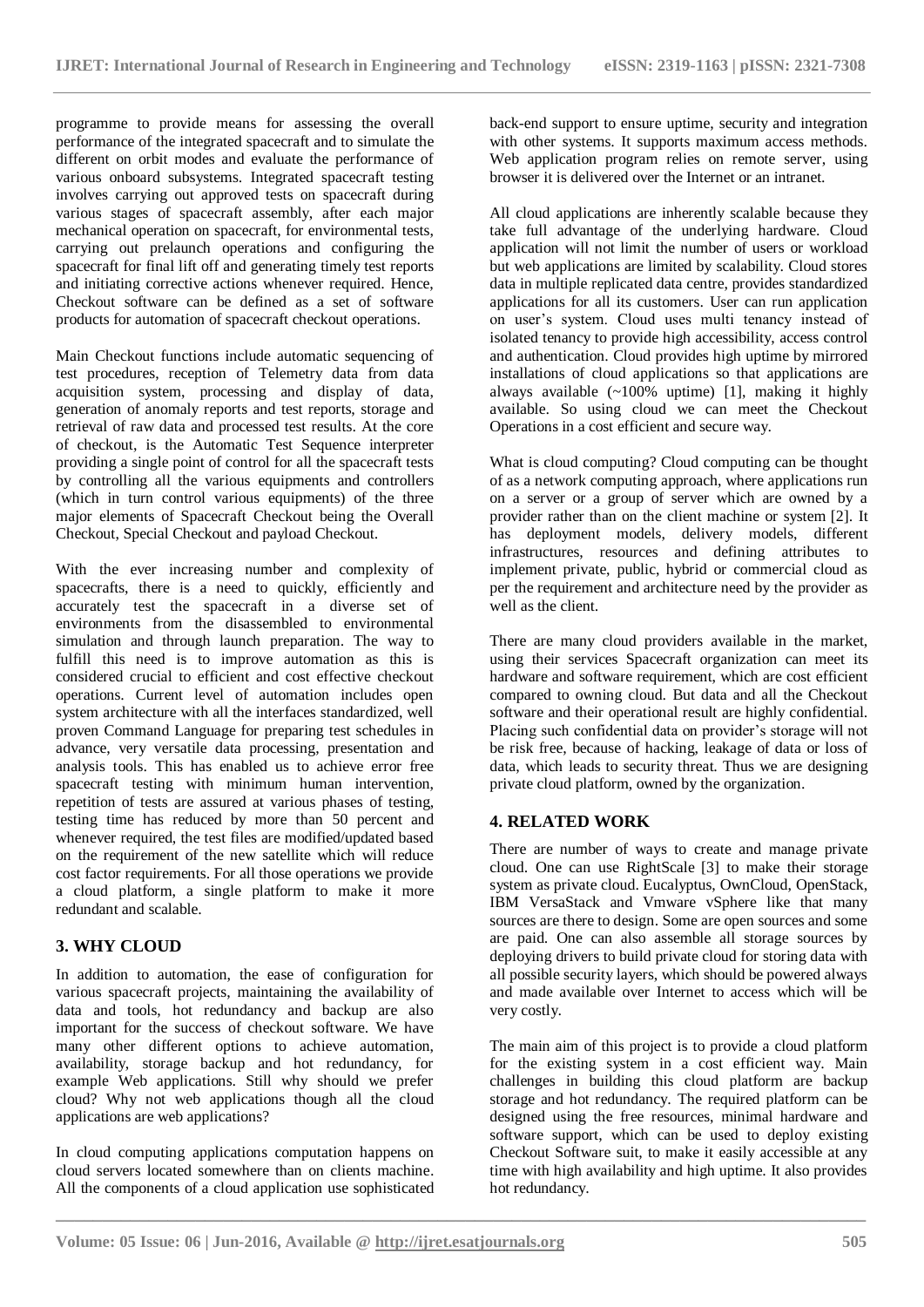Redundancy can be achieved at software or hardware level. The level of the data backup needed for the system decides the type of the redundancy to be achieved by the platform. There are several different types of redundancy: Network, Hardware, Power, and Geographic. For example, a solid web hosting company will have multiple layers of Redundancy to ensure that data is safe and to maximize the uptime. As our design needs hot redundancy, we can use hardware redundancy. We can achieve hardware redundancy with different architectures, and are called Redundant Array of Independent Disks (RAID) levels.

RAID provides mirroring of data and storing mirrored data in different data in different places on multiple hard disks. Some RAID levels will not provide redundancy. Placing data on multiple disks balance the overlapping input/output (I/O) operations which in turn improve the performance and such redundant data has high fault tolerance as it increase the mean time between failures. Different standard RAID levels are available to achieve redundancy. Combinations of two are more standard RAIDs will result in nested RAID, which can be used to achieve the redundancy of the data in a cost efficient manner for very large data.

## **5. IMPLEMENTATION**

To build private cloud over the LAN network, we used OpenStack [4], which makes it more reliable, efficient and provides good automation. This platform is designed for intranet/LAN (private cloud) which is a big challenge for developers. No external network is allowed to connect and no internet is used except during the implementation of the drivers, OS and software that need Internet.

## **5.1 Hypervisor**

Virtual hardware is very cheap and flexible. Choosing right virtualization technology to provide required environment is too important. Cloud is not all about virtualization but virtualization is a critical concept in building a cloud. Virtual machine should meet and exceed the performance of their physical counterparts, at least in relation to applications within each server. Virtual machine which meets beyond this Benchmark for select cost efficient virtual machine is that it should meet and exceed the performance of the existing hardware. Selection of hypervisor is based on maturity of the software, consolidation ratios, hardware costs, software costs, and some more critical factors which meets the requirements and needs of the client. After discussing all critical factors with the team we selected the right hypervisor for the platform. Here we used Type I hypervisor that is KVM (Kernel Virtual Machine) over which the drivers and OS is deployed [5]. It creates virtual environment for the client by the platform.

# **5.2 OpenStack**

Open Stack is an available free resource to build private cloud platform. This software consist functions and tools to control processing hardware pools, storing, and networking resources throughout a data centre. It manages the cloud

platform through a web interface such as dashboard, through command-line tools or through application interface such as RESTful [6]. To implement OpenStack we used MAAS and Juju packages. OpenStack is a free source, whose source code is also available and can be modified according to the requirements. Totally two main servers are used to install these two packages to implement OpenStack.

## **5.3 MAAS (Metal as a Service)**

MAAS [7] is installed over a server, a canonical tool which should be installed before installing Juju. Its major function is to bring language of the cloud to physical servers. Dynamic scaling and configuration of hardware deployed with cloud services are made easy by MAAS. This feature is important in cloud since cloud requirement can fluctuate dynamically. We can use simple web interface we to add, commission, update and recycle servers as per the requirement. As requirements or needs change, we can respond rapidly by adding new nodes and dynamically redeploying them between services.

## **5.4 Juju**

Then server is installed with the Juju package. Juju [8] uses the concept of an environment. An environment is a particular type of infrastructure used to deploy cloud. Juju supports different types of environments: deploying on top of Joyent, OpenStack, Amazon EC2, HP Public Cloud, Windows Azure, directly on top of hardware (which is called bare metal and MAAS), etc. We installed it directly on top of hardware. Then we deployed software using Juju on top of a private cloud running OpenStack. Therefore, before proceeding to further steps, a proper OpenStack deployment is made available and made sure that it is functioning properly, that means that Keystone, Nova, Neutron and all necessary components are up, healthy and reachable. Following block diagram shows the simple architecture.



**Fig -1:** General Architecture Block Diagram.

Cloud Computing is well known for its agility. According to the demand it quickly 'switch on' or 'switch off' cloud services and juju provides this functionality. Juju provides unique functionality do deploy cloud services and are straightforward. Juju shrink or grow the cloud services according to the requirement and demand. Real time modification functionalities are also available in juju.

**\_\_\_\_\_\_\_\_\_\_\_\_\_\_\_\_\_\_\_\_\_\_\_\_\_\_\_\_\_\_\_\_\_\_\_\_\_\_\_\_\_\_\_\_\_\_\_\_\_\_\_\_\_\_\_\_\_\_\_\_\_\_\_\_\_\_\_\_\_\_\_\_\_\_\_\_\_\_\_\_\_\_\_\_\_\_\_**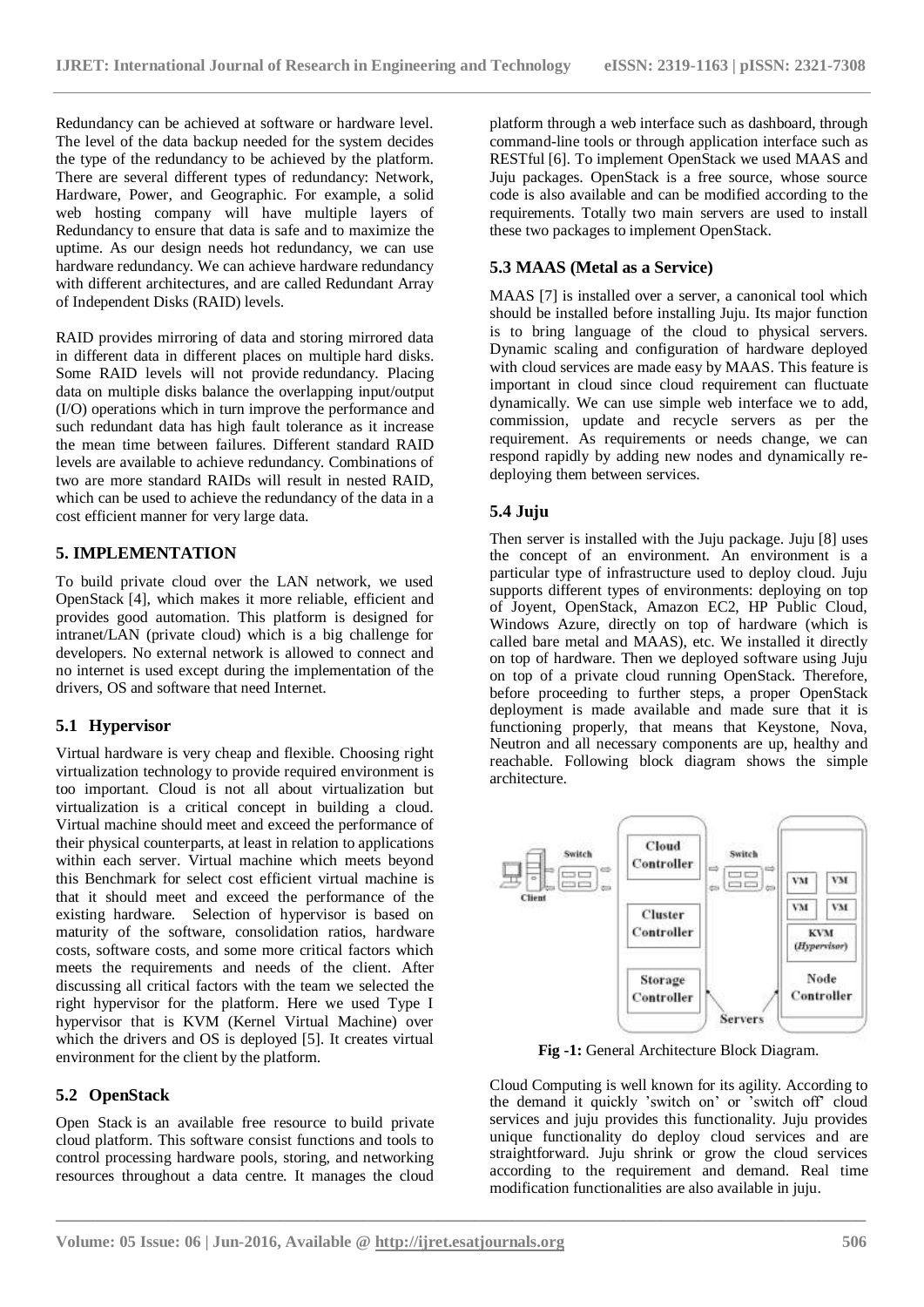#### **5.5 Metadata**

There are two main issues when deploying a private cloud:

- Providing unique image ids on cloud.
- Restricting external internet access to private cloud

First issue means have to generate image id metadata and make it available by clients. Second issue means all the tools and data needed are mirrored and make it locally accessible on cloud. Juju tools exist to help with generating and validating image and tools metadata.

#### **5.6 Simplestreams**

All the metadata is stored as json metadata which are called Simplestreams and are created by using the tools provided by Juju. According to the design we created our own metadata and it can be changed according to the work and need. The Simplestreams format provides structural fashion for all related data items. The general overall workflow is:

- Create metadata of image
- Created image metadata is then copied to search path of metadata somewhere in storage
- Then duplicate tools in the search path of metadata
- Then configure duplicated tool's and/or metadata image's URL path

## **5.7 Hot Redundancy**

Server's hardware piece is a backup for example hard drives can be used as redundant layer, then data will not go offline or lost because RAID arrays are immediately rebuilt [9]. This is called hardware redundancy. Hot redundancy can be achieved by using hardware redundancy. We used a standard RAID 1 for Checkout Storage to achieve hot redundancy.



Above figure shows the interaction of client, cloud server and Checkout storage server. The software shall start its execution by establishing a connection to the system for which IP address, user name and password are specified in the dashboard. Software shall establish a connection with MySQL database of the connected system to read and load all database tables into memory. The MySQL database contains the configuration database tables- "Configuration" and a template table specifying its fields named as "Configuration Template" so that the software shall read the Checkout Software configuration from configuration table using the configuration template table and then set up the required variables and path and launch the GUI which provides a view of the user area and operational area of the connected system. While fetching the lost data RAID will rebuild it using the backend server.

#### **6. RESULTS**

After logging onto the cloud server, we fetch the software or any tool for Checkout operation to test and validate spacecraft element. We can run it over the virtual environment provided by the platform or on client's system.

All the data, software and hardware needed by the client will be made virtual by the cloud server. Whenever client runs any Checkout Software or tool, it will be provided over virtual environment provided by the cloud server. Then operated and updated data will be directed to the Checkout Storage by the cloud server. Cloud server enforces automated creation/editing of test files in a defined format utilizing the information setting from Checkout Operation as well as from the cloud server. Cloud server needs minimum of 32GB RAM, a very high speed processor and memory will be decided by the cloud server. If data is lost over the client machine or system crashes, then Checkout Storage backend will rebuild. Client can access it again using the dashboard on other system.

## **7. CONCLUSION AND FUTURE WORK**

This is a single platform for all the users where every client can easily access, update and store the data. Automation work is made easier and faster by providing tools for easy access and to aid in remote access of Checkout Operations and Software to carryout Spacecraft element testing and validation, then stores the operated data on Checkout Storage. It provides hot redundancy. Stored data can also be retrieved and used in future. If in case any unexpected event occur then execution can be suspended and resumed back using the dashboard and data is rebuilt using the RAID level over Checkout Storage sever and also using the Test Scheduler tools.

Present platform is designed for single satellite. Future enhancement is to make this platform available for all satellites of the organization. This enhancement will increase the data to be stored on Checkout Storage server. To cope up with this change, existing Checkout Storage should be moved to suitable Nested RAID architecture without disturbing existing system. It should also be made highly scalable for all satellites along with high availability and high uptime for data, software and operations.